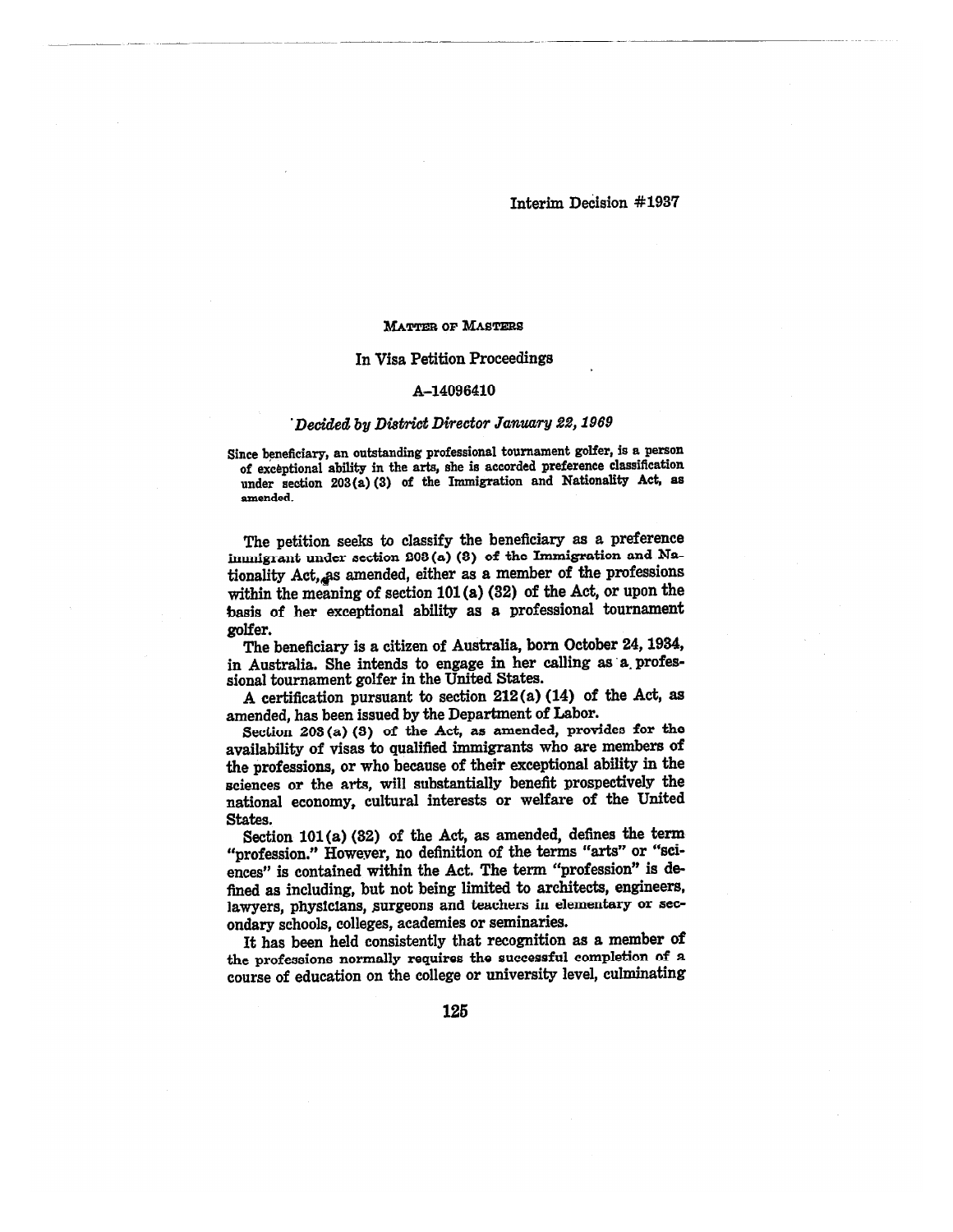# Interim Decision #1937

in the attainment of a specific degree or diploma. The attainment of such degree or diploma or the equivalent in specialized experience is usually the minimum requirement for entry into the occupation. As golf and other sports do not require high acadeniic or mental preparation but primarily physical dexterity, enhanced by training and experience, it is concluded that the beneficiary, a professional tournament golfer, is not a member of the professions within the meaning of section 101 (a) (32) of the Act.

Science is defined in *Webster's New Collegiate Dictionary* as "(1) *Knowledge* obtained by study and practice. (2) Any department of systemitized knowledge." It is clear that sports do not fall within these definitions. Art is defined as "(I) Skill in performance acquired by experience, study, or observation; knack." *Modern English Usage,* by Fowler, includes in the definition of artiste, a professional singer, dancer, or other public performer and states that when an artiste makes his occupation into a fine art, he becomes an artist.

It has been determined that professional tournament golfers are basically entertainers and may *be* included within the arts, in the sense that the term is used in section 203 (a) (3) of the Act, as amended, if such golfers have the exceptional ability required by that section. Professional tournament golfers entertain thousands of paying spectators at the golf courses and literally millions of viewers who watch tournament action on television during weekends.

Title 3, Code of Federal Regulations, Part 204.2(f) provides that: "if the alien's eligibility is based on a claim of exceptional ability in the sciences or the arts, documentary evidence supporting the claim must be submitted by the petitioner. Such evidence may attest to the universal acclaim and either the national or international recognition accorded to the alien; that he has received a nationally or internationally recognized prize or award, or won a nationally or internationally recognized competition for excellence for a specific product or performance or for outstanding achievements ; or that he is a member of a national or international association of persons which maintains standards of membership recognizing outstanding achievements, judged by **recognized** national or international experts in a specific discipline or field of endeavor."

Evidence in the form of newspaper clippings, professional tournament brochures, and a letter from the President of the Ladies Professional Golf. Association of the United States, of which the alien is a member, establishes that the beneficiary has won